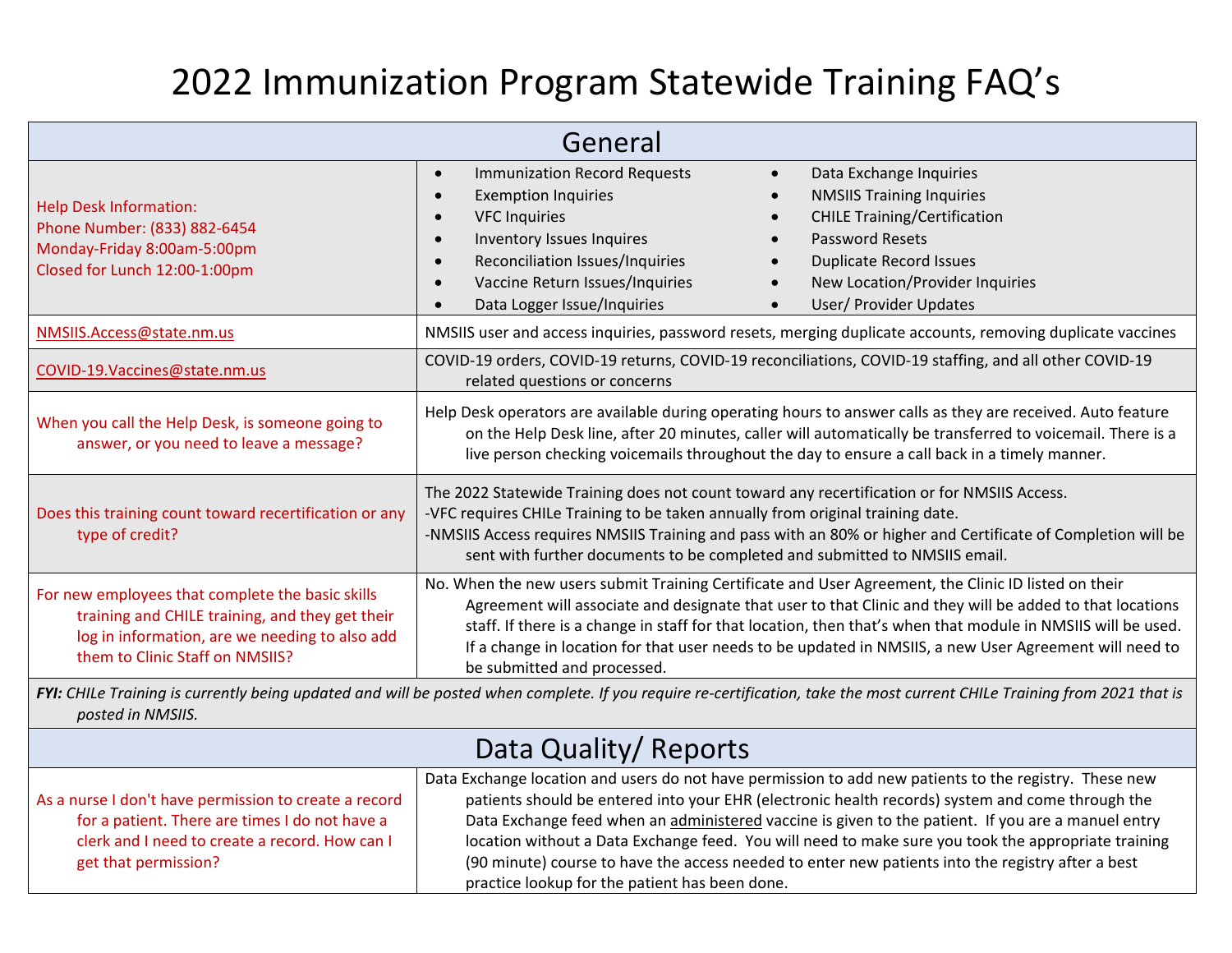| Our EHR system is a data exchange but when the<br>patient has an address change or phone<br>number change, we are not able to change it<br>on NMSIIS. | If an update to a patient record needs to occur without a vaccine being administered on the day of the<br>patients visit. The patient address or phone update will only occur through your EHR if the patient is<br>receiving an administered vaccine at the provider location. If the patient is not being seen or a records<br>review is being done NMSIIS vs EHR information review the request will need to be called into the<br>NMSIIS Helpdesk for the update to occur.                                                                                                                                                       |  |  |
|-------------------------------------------------------------------------------------------------------------------------------------------------------|--------------------------------------------------------------------------------------------------------------------------------------------------------------------------------------------------------------------------------------------------------------------------------------------------------------------------------------------------------------------------------------------------------------------------------------------------------------------------------------------------------------------------------------------------------------------------------------------------------------------------------------|--|--|
| How do you correct incorrect name spellings that are<br>not allowing for a match in Epic?                                                             | The information would need to be updated in the (Epic-EHR system) and the next administered vaccine<br>would come across through the Data Exchange feed and update the record if it can associate the record<br>to a matching record in NMSIIS. If it does not fine a matching record or MRN between the 2 systems, it<br>would create a duplicate record that would need to be flagged and merged. If the change needs to<br>occur because the patient does not have a scheduled appointment for an extended period, then a call<br>will need to be made to the NMSIIS Helpdesk to make the update to the patient record in NMSIIS. |  |  |
| If a person needs to update their information, how<br>would the go about that?                                                                        | If it is a patient, they can contact the NMSIIS Helpdesk number to have information in the NMSIIS file<br>updated.                                                                                                                                                                                                                                                                                                                                                                                                                                                                                                                   |  |  |
| What do we do, when we have a patient that has<br>two or more separate NMSIIS accounts?                                                               | How do we get them merged into one? There is a flagging option for those users that have the appropriate<br>permissions-Standard user, Inventory Manager will be allowed to flag the duplicate records. Users with<br>Reports Only access will need to call the HD to get the records merged. (QR step by step guide in<br>Reports section labeled Duplicate Identification process)                                                                                                                                                                                                                                                 |  |  |
| Does the patient have to request to get them<br>merged or are we able to merge them in<br>NMSIIS?                                                     | The user who identifies the duplicate can use the flagging option in NMSIIS if they have the appropriate<br>permission. Users with Reports Only access will need to call the HD to get the records merged. (QR step<br>by step guide in Reports section labeled Duplicate Identification process)                                                                                                                                                                                                                                                                                                                                    |  |  |
| If a patient is deceased, how do you update that<br>record in NMSIIS? Who has access to do that?                                                      | Contact the NMSIIS Helpdesk and the NMSIIS staff will make the change. Please capture the date of death.<br>This information also comes across from a Vital Records feed to NMSIIS on a weekly basis.                                                                                                                                                                                                                                                                                                                                                                                                                                |  |  |
| Our office does manual entry, are we able to update<br>name change or correct incorrect spelling?                                                     | with the right access in NMSII, demographic information can be updated, but ensure to verify with gov issued<br>ID, Driver's License, Passport, etc<br>-the information will need to be updated through the EHR of the facility, and the next administered vaccine<br>would come across through the data exchange feed and update the record in NMSIIS. If it does not<br>come across, the Help Desk will need to be contacted to make the update in NMSIIS.                                                                                                                                                                         |  |  |
| So, for duplicates either call the help desk or email,<br>correct?                                                                                    | Yes, contact the NMSIIS Help Desk, or submit request to NMSIIS.Access@state.nm.us                                                                                                                                                                                                                                                                                                                                                                                                                                                                                                                                                    |  |  |
| When should we be using the Duplicate option on<br>NMSIIS?                                                                                            | -If you are certain of the duplicate: Use the Flagging option in NMSIIS can be used. This notifies NMSIIS staff<br>there is a duplicate and the records will be merged.<br>-If there is question whether it is a duplicate: Submit a request in a secure email to the<br>NMSIIS.Access@state.nm.us email.                                                                                                                                                                                                                                                                                                                            |  |  |
| <b>VaxView NM</b>                                                                                                                                     |                                                                                                                                                                                                                                                                                                                                                                                                                                                                                                                                                                                                                                      |  |  |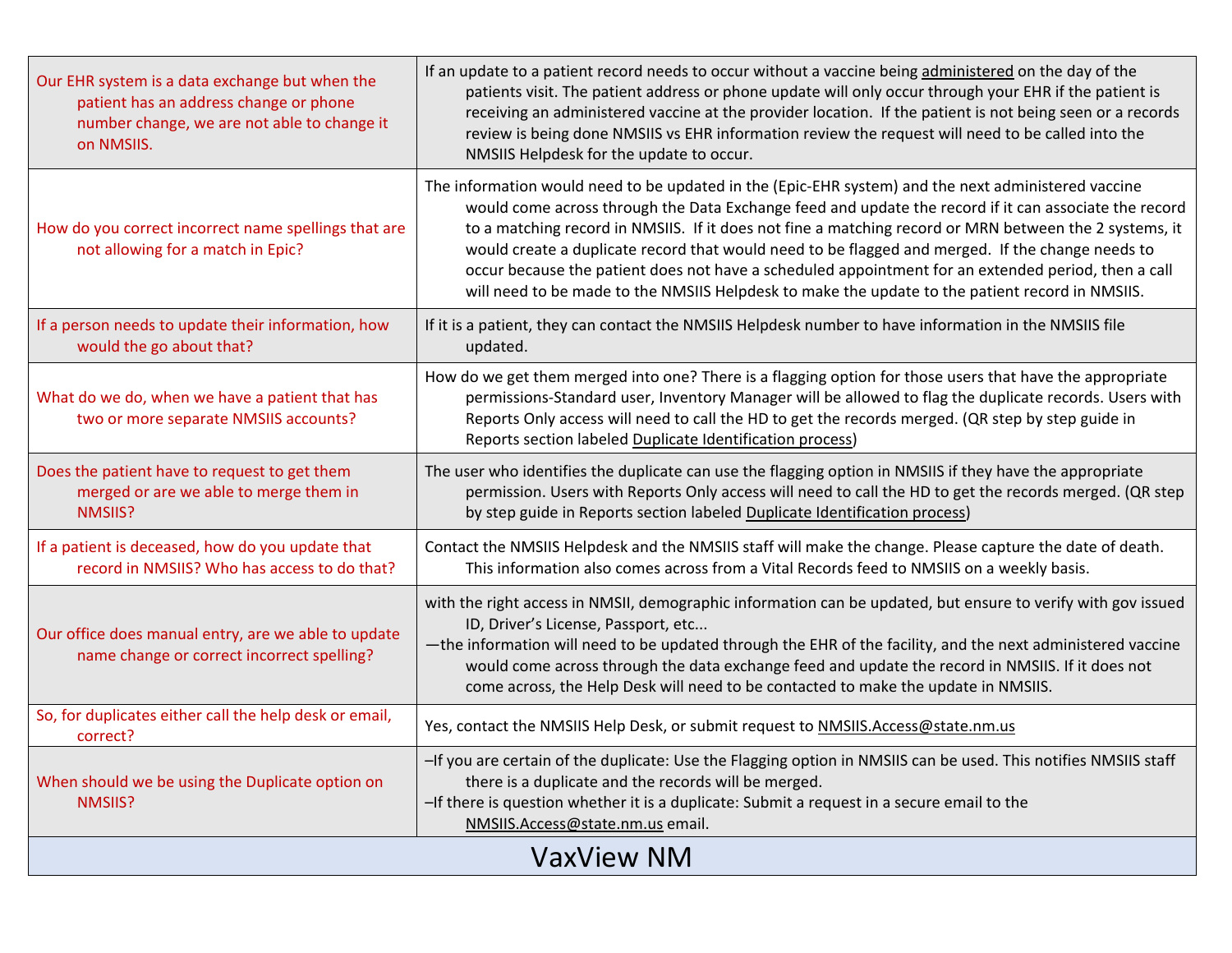| Does NMSIIS only have 2 options for gender?                                                                                                                           | There are four options for the gender field in NMSIIS:                                                                                                                                                                                                                                                                                                                     |  |  |  |
|-----------------------------------------------------------------------------------------------------------------------------------------------------------------------|----------------------------------------------------------------------------------------------------------------------------------------------------------------------------------------------------------------------------------------------------------------------------------------------------------------------------------------------------------------------------|--|--|--|
| What was the app for the verification of vaccine?<br>I am trying to download the smart health card it is<br>asking me scan vaccination card; we did not get<br>cards? | male, female, transgender, unknown<br>QR Code-SMART Health Card Verifier<br>Smart Health Card Verifier App can be downloaded from apple store or google play store and works in<br>tandem with the Smart Health card that comes from QR Code- scan with your phone camera-Only<br>digital copies have QR Code, not actual COVID-19 Card from CDC does not include QR Code. |  |  |  |
| We did not get COVID-19 cards when we got our<br>COVID-19 vaccine.                                                                                                    | Contact the Help Desk and request COVID-19 Card, or email can be submitted to COVID-<br>19.vaccines@state.nm.us                                                                                                                                                                                                                                                            |  |  |  |
| Is VaxView in other languages or only in English                                                                                                                      | Currently, only English                                                                                                                                                                                                                                                                                                                                                    |  |  |  |
| If someone identifies as transgender another gender,<br>what type of documentation is needed to<br>request a change to their NMSIIS record?                           | Typically, if a patient asks for a name change-verification is reviewed, and name will be updated, if a gender<br>change is requested, change will be made.                                                                                                                                                                                                                |  |  |  |
| Our facility does not allow patient sensitive<br>information to be sent via email. Is that also a<br>restriction for NMSIIS?                                          | Secure email can be sent request from NMSIIS Staff to send a secure email for provider to respond to. If<br>email is impossible for facility to utilize, phone call to Help Desk is best option                                                                                                                                                                            |  |  |  |
| <b>VFC</b>                                                                                                                                                            |                                                                                                                                                                                                                                                                                                                                                                            |  |  |  |
| After an excursion, are manufactures contacted<br>before reporting to VFC?                                                                                            | Complete Trouble-shooting record, contact Manufacture, and contact Regional Coordinator                                                                                                                                                                                                                                                                                    |  |  |  |
| Where can we find the TSR's and the list of vaccines<br>in case of temp excursion?                                                                                    | NMSIIS Reports (CTRL+F, and then begin to type description of report)<br>-After every excursion make sure you write the amount of time it was out of range on the vaccine box or<br>logger as it does accumulate.                                                                                                                                                          |  |  |  |
| How many back-up coordinators are allowed for<br>each site?                                                                                                           | One Physician signing the agreement, One Primary Coordinator, as many Back-ups as needed.                                                                                                                                                                                                                                                                                  |  |  |  |
| Adult 317/ASP/ COVID-19 Vaccines                                                                                                                                      |                                                                                                                                                                                                                                                                                                                                                                            |  |  |  |
| When is it appropriate to use ASP?                                                                                                                                    | ASP is designed for adult individuals with insurance.<br>Example: Adult with Medicaid Insurance                                                                                                                                                                                                                                                                            |  |  |  |
| Do we need approval for transfer of COVID-19<br>vaccines if getting from hub clinics?                                                                                 | Yes, if you are receiving from HUB Clinic, approval is necessary Once vaccines are received a Transfer log<br>will then be completed.                                                                                                                                                                                                                                      |  |  |  |
| Do you have to report internal transfers?                                                                                                                             | No, only from one outside organization to another.                                                                                                                                                                                                                                                                                                                         |  |  |  |
| What if we are sending COVID-19 vaccines to an<br>outreach clinic then receiving them back, do<br>we need to fill out transfer forms?                                 | Yes, they are highly recommended, or your outreach tracking form needs to be updated.                                                                                                                                                                                                                                                                                      |  |  |  |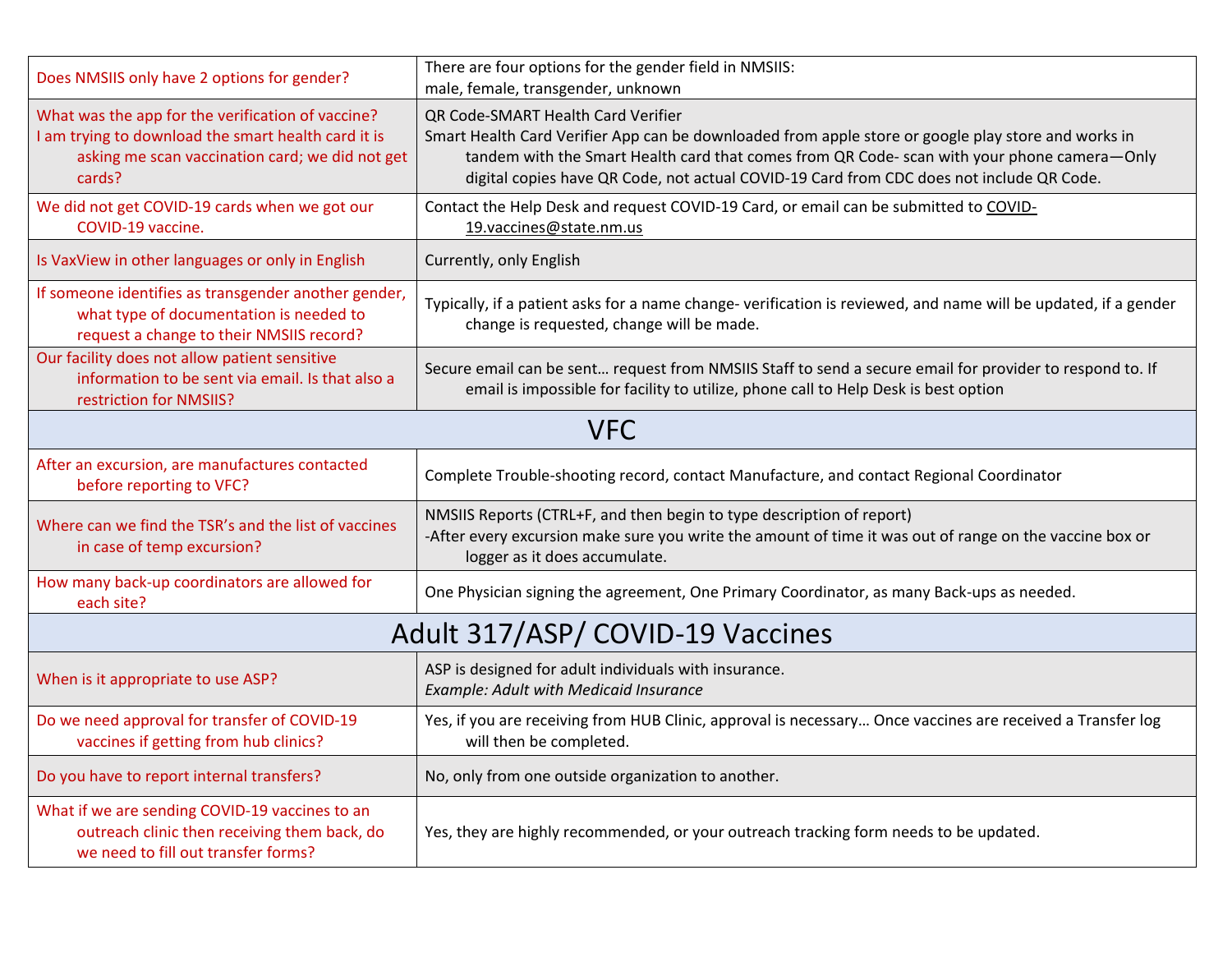*FYI:*

*-Temp Logs- for COVID-19 storage units need to uploaded weekly*

*-Vaccine Finder and NMSIIS are separate entities—Vaccine Finder needs to be updated daily and Wastage and Doses administered need to be updated in NMSIIS.*

| How many backs up coordinators are allowed for<br>each site?                                                                                                                                          | One Primary Coordinator, as many Back-ups as needed.                                                                                                                                                                         |  |  |  |
|-------------------------------------------------------------------------------------------------------------------------------------------------------------------------------------------------------|------------------------------------------------------------------------------------------------------------------------------------------------------------------------------------------------------------------------------|--|--|--|
| We had a COVID-19 testing POD and inadvertently<br>used our portable vaccine cooler to store<br>specimens. If it was properly cleaned, could<br>we us it for vaccines, or do you recommend we<br>not? | Yes, the cooler can be used for transporting vaccines as long as it has been disinfected very well with the<br>approved disinfectant and appropriate PPE has been worn.                                                      |  |  |  |
| Data Loggers                                                                                                                                                                                          |                                                                                                                                                                                                                              |  |  |  |
| Our COVID-19 storage is our regular VFC storage, will<br>uploading the data loggers weekly mess<br>anything up?                                                                                       | No, should not interfere with COVID-19                                                                                                                                                                                       |  |  |  |
| How often should we upload back up data loggers?                                                                                                                                                      | 1 <sup>st</sup> day of month                                                                                                                                                                                                 |  |  |  |
| My data loggers seem to need to be recalibrated in<br>order to restart them, this would give me 4<br>separate reports each month. How would that<br>work?                                             | Upload immediately for each time                                                                                                                                                                                             |  |  |  |
| Do we just keep it saved or do we upload to NMSIIS<br>as well?                                                                                                                                        | <b>Upload to NMSIIS</b>                                                                                                                                                                                                      |  |  |  |
| After unassigning a thermometer, does this<br>thermometer drop out of the assets screen?                                                                                                              | It does not, can make thermometer "inactive" but it will always be in your assets.                                                                                                                                           |  |  |  |
| What version of the software should we be using?                                                                                                                                                      | 3.1.11 or better                                                                                                                                                                                                             |  |  |  |
| When saving the data logs for the 3 years, do we<br>keep both the initial download from control<br>solutions or the CVS fileor both?                                                                  | Both, csv file usually has less data, pdf is readily available, but saving both is beneficial                                                                                                                                |  |  |  |
| For the backup thermometers, we upload these once<br>a month along with the primary thermometers,<br>are they uploaded in the same way or under<br>"manage assets"?                                   | Back-up thermometers can be added in NMSIIS and upload data to NMSIIS along with data that is kept for<br>three years.                                                                                                       |  |  |  |
| Are we supposed to use our back up data loggers<br>when getting the others calibrated?                                                                                                                | Ideally back-up data loggers will have a different calibration date than the data loggers that you have, so you<br>can use them while others are getting calibrated but should also have a back-up data logger at all times. |  |  |  |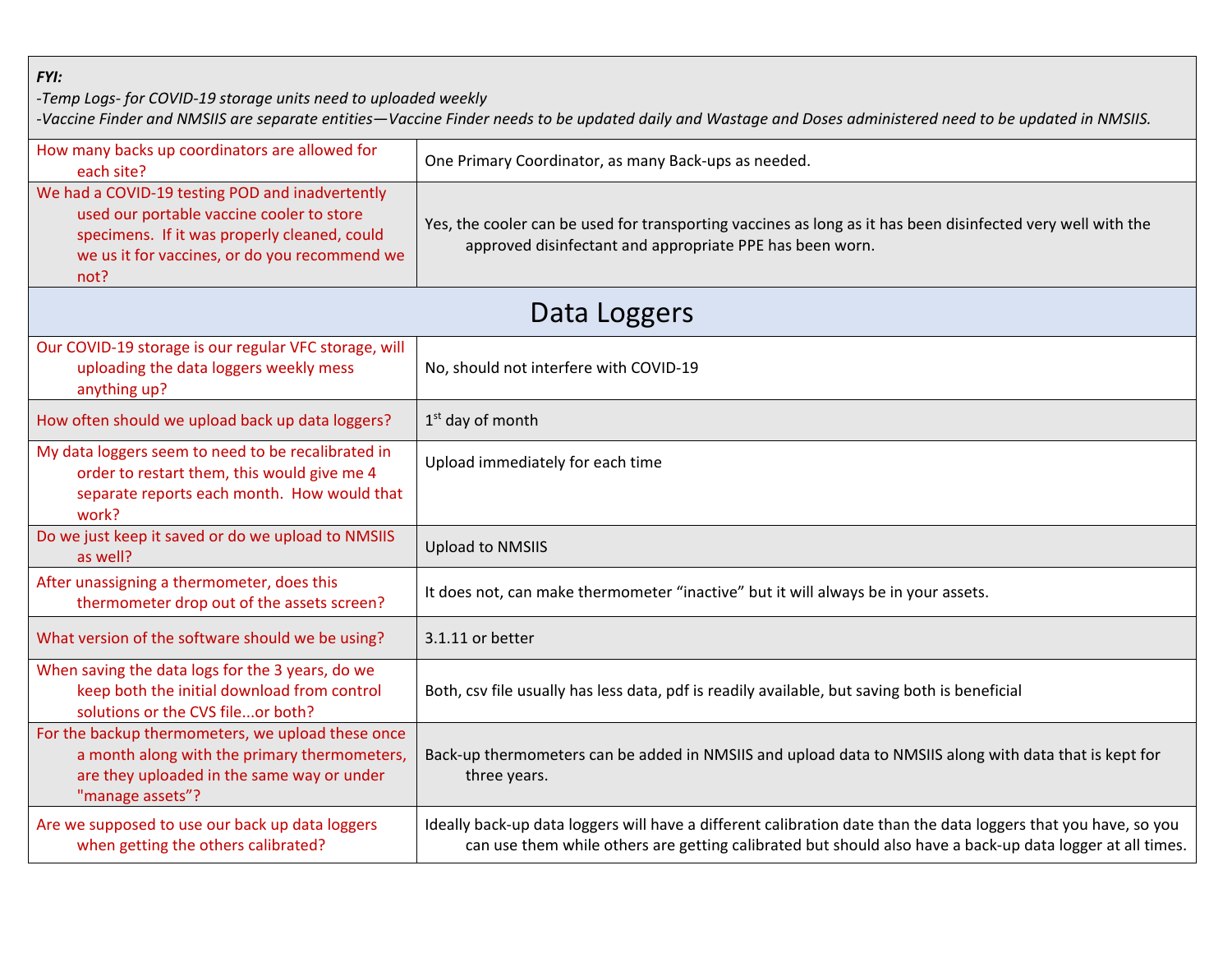| Are we able to download our back-up data loggers if<br>they have no data recorded, they were not<br>used during that month?                         | If there is no data on data logger, and it is still on the "Ready" state, nothing will download. If they are not in<br>a freezer or refrigerator, you do not have to download into NMSIIS.                                                                                                                                                                                                                                                                                                                                                             |  |  |  |
|-----------------------------------------------------------------------------------------------------------------------------------------------------|--------------------------------------------------------------------------------------------------------------------------------------------------------------------------------------------------------------------------------------------------------------------------------------------------------------------------------------------------------------------------------------------------------------------------------------------------------------------------------------------------------------------------------------------------------|--|--|--|
| For the paper temp log, do we record the actual<br>temp in the box or just an X?                                                                    | Log the actual temperature on the Temp Log Make sure to keep paper logs for three years.                                                                                                                                                                                                                                                                                                                                                                                                                                                               |  |  |  |
| If we store the COVID-19 vax in the same<br>refrigerator/freezer as the VFC vax, can we just<br>have one paper temp log?                            | Yes, as long as all required information is listed and is labelled correctly on the paper temp log.                                                                                                                                                                                                                                                                                                                                                                                                                                                    |  |  |  |
| Note: Save data loggers file in a special folder in the event it doesn't upload correctly in NMSIIS, attempt to re-upload can be taken from folder. |                                                                                                                                                                                                                                                                                                                                                                                                                                                                                                                                                        |  |  |  |
| <b>Reconciliations</b>                                                                                                                              |                                                                                                                                                                                                                                                                                                                                                                                                                                                                                                                                                        |  |  |  |
| Do inventory adjustments need to be completed<br>before the reconciliation needs to be opened?                                                      | -Yes, you want to be sure to adjust for any necessary inventory prior to opening your reconciliation.<br>-You will also need to make sure that the adjustments are dated, and time stamped within your reconciliation<br>time frame.<br>Forgetting to this will result in your reconciliation producing errors                                                                                                                                                                                                                                         |  |  |  |
| Why do we have to enter ending numbers to<br>inventory we no longer have?                                                                           | -The reason why the reconciliation asks you to place an ending number and in most cases zeros to your<br>Physical Count column is because you are confirming that you for sure no longer have any inventory.<br>-In some cases, we have seen inventory discrepancies occur that one would have to document that they<br>actually had inventory left versus the "zero" on hand that NMSIIS implies that you should have.                                                                                                                                |  |  |  |
| Data exchange and transfer of data not completed.<br>Can I still complete a reconciliation?                                                         | -Data exchange currently does not affect your inventory. So, if data did not transfer you can still complete<br>your reconciliation.<br>-If there is a system communication error that is something for NMSIIS Data exchange coordinator, Vendor<br>and Staff member to try and resolve.<br>-You can still work on your reconciliation and complete the work.<br>-There are many options to obtain information for your aggregate doses administered column.<br>-Asking your vendor for administered counts.<br>-Checking reports provided in your EMR |  |  |  |
| Can we Reconcile daily for COVID-19 Vaccines?                                                                                                       | Yes, if that is preferred to make sure on hand matches what is in NMSIIS COVID-19 Reconcile is required<br>weekly.                                                                                                                                                                                                                                                                                                                                                                                                                                     |  |  |  |
| Can I count my COVID-19 with my VFC RECON? or is<br>it separate                                                                                     | Separate, many inventory locations, separate COVID-19 inventory location and separate VFC inventory<br>location results in two different reconciliations to complete.                                                                                                                                                                                                                                                                                                                                                                                  |  |  |  |
| Can you explain how to waste unused COVID-19<br>vaccine?<br>Example: only a few doses used from vial.                                               | Inventory and Wastage guide on NMSIIS Reports, Forms and Documents section, outlines step by step<br>instructions on how to process the wastage. If you have a specific question pertaining to your Clinic or<br>inventory, please reach out by phone to the Help Desk or email and we are available to assist.                                                                                                                                                                                                                                        |  |  |  |
|                                                                                                                                                     |                                                                                                                                                                                                                                                                                                                                                                                                                                                                                                                                                        |  |  |  |